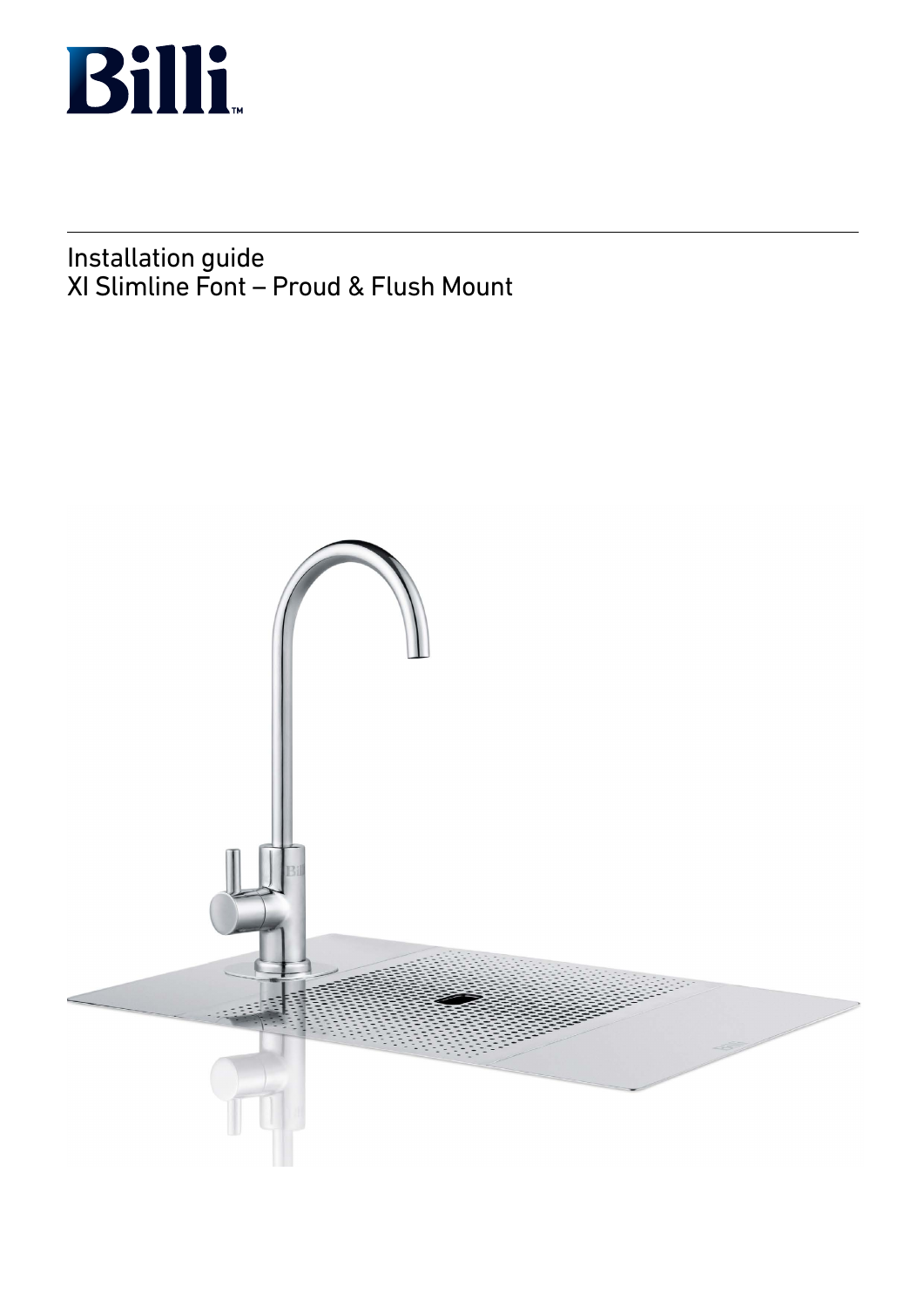# Installation requirements. Proud & Flush Mount

#### Components included

Before commencing installation, ensure you have identified the following pieces:

- 1. Font tray
- 2. Font cover plate set 1 set (3 piece)
- 3. Sealing Gaskets x 3
- 4 Drain adapter
- 5. O-ring
- 6. M5 x 40mm screw
- 7. Elbow 3/4"
- 8. Bush
- 9. Hose adaptor
- 10. M6 x 45mm hex bolt x 4
- 11. M6 Flange nuts x 4
- 12. Font washer
- 13. Font mounting bracket x 4

#### Determine unit location

Plan the installation. Dispenser tube lengths, benchtop and cupboard restraints and drainage requirements must be considered when determining location. Use template enclosed for drilling and cut-out details. Refer also to appliance installation requirements supplied with Drinking Water System.

#### Drainage location

Careful design and installation is essential to provide satisfactory drainage performance and to prevent later blockages. The Billi Font is designed to be able to be connected to a dishwasher nipple using either flexile or rigid tubing or copper tubing. Where a horizontal run is needed, we recommend 20mm or 25mm copper tubing be used. An adapter bush is supplied for use where a standard 40mm trap and drain is installed.

#### IMPORTANT

If drain is to be connected to a dishwasher nipple, ensure hole through nipple is drilled to at least ø12.7mm (1/2") and de-burred, to allow adequate flow.

Drain must be installed with a continual fall along the entire length of the tube. The Billi Fixture is to be installed by a licensed tradesperson in accordance with as 3500.4 Or AS/NZ 3500.4.2 And in compliance with applicable state regulatory requirements.

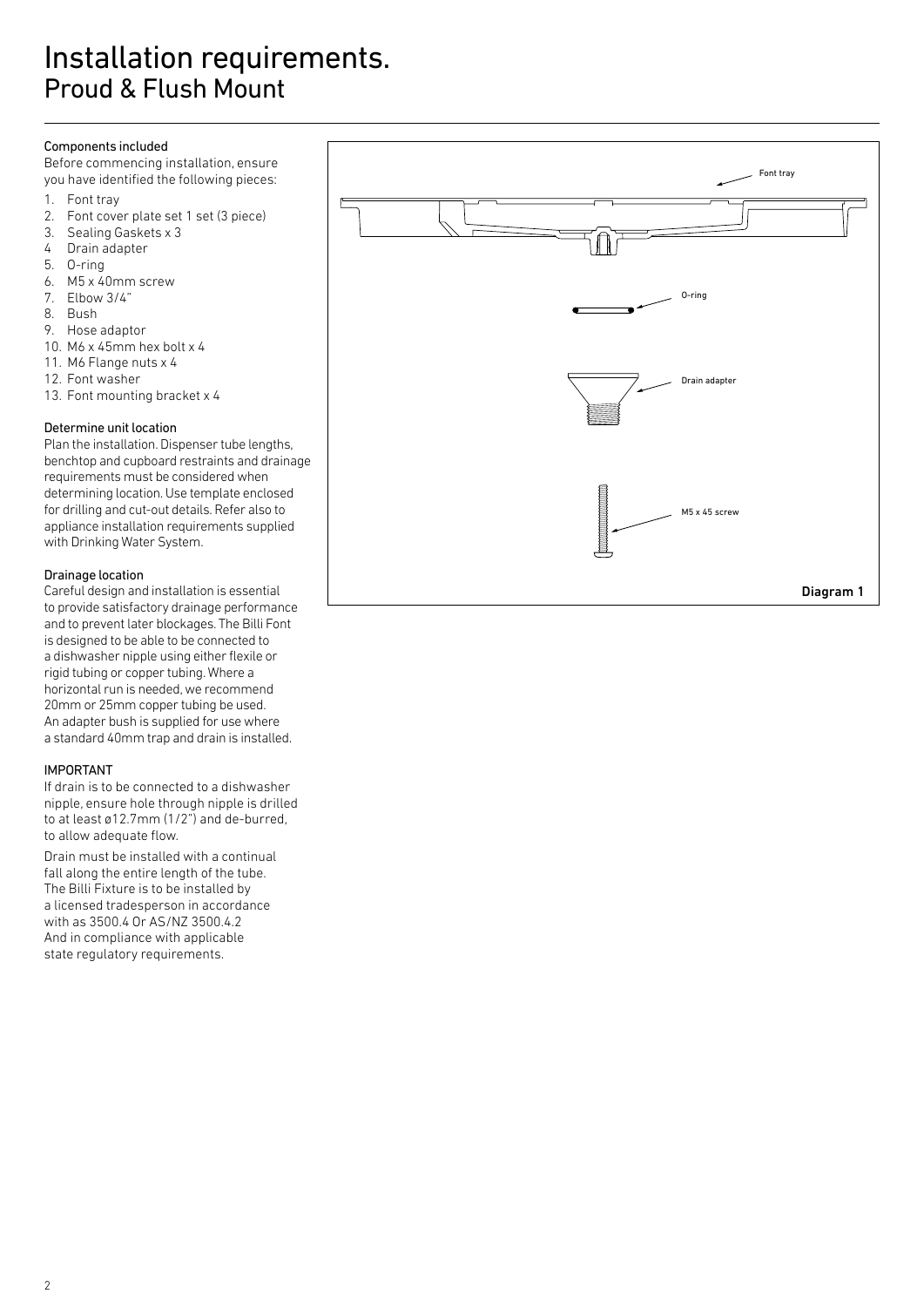# Installation procedure. Proud Mount

#### 1. Marking and Drilling Holes

a. Cut out hole in benchtop using measurement shown in Diagram 7a on the following page.

#### 2. Fitting Drain Adapter

- a. Fit O-ring to Drain adapter.
- b. Fit Drain adapter to tray. Tighten M5 screw, Note: Do NOT over-tighten the screw.
- c. Drain tube and elbow fitting are to face dispenser mount hole – refer to diagram 1 on previous page.

#### 3. Fitting Billi Font to Benchtop

- a. Install the sealing gasket around the edge of the font tray. Refer to Diagram 2.
- b. Lower the Font tray into the cut out and insert 4 x M6 bolts, one in each corner.
- c. Fit the clips and M6 Flange nuts to all 4 bolts – refer to Diagram 3.
- e. Tighten nuts until rim sits flat on benchtop. Do NOT over-tighten nuts.

#### 4. Fit front and rear cover plates

- a. Remove protective film from cover plate set.
- b. Remove bottom gasket covers and insert into gasket grooves.
- c. Remove gasket cover and insert cover into font tray.
- d. Ensure holes in rear cover plate align with the holes in the font tray.
- e. Apply pressure around edge of plate(s) to ensure proper gasket seal.

#### 5. Install the tap – refer to diagram 4.

- a. Feed the dispenser tube and tap base into hole in the rear of the font.
- b. Feed lock mechanism components onto the end of the dispenser tube in the following order:

i. Washer

- 
- ii. Locking bush iii.Locking nut.
- c. Slide components into position and tighten the locking nut. Note: Do NOT over tighten.

#### 6. Connect Tubing to Underbench Module

a. Connect dispenser tubing to underbench module as per installation instructions supplied with your unit.

#### 7. Connect Drainage

a. Connect drainage tubing with reference to Drainage Requirement instructions on previous page. Drainage tube must be installed with a continual fall along the entire length of the tube and must be adequately clipped and supported.







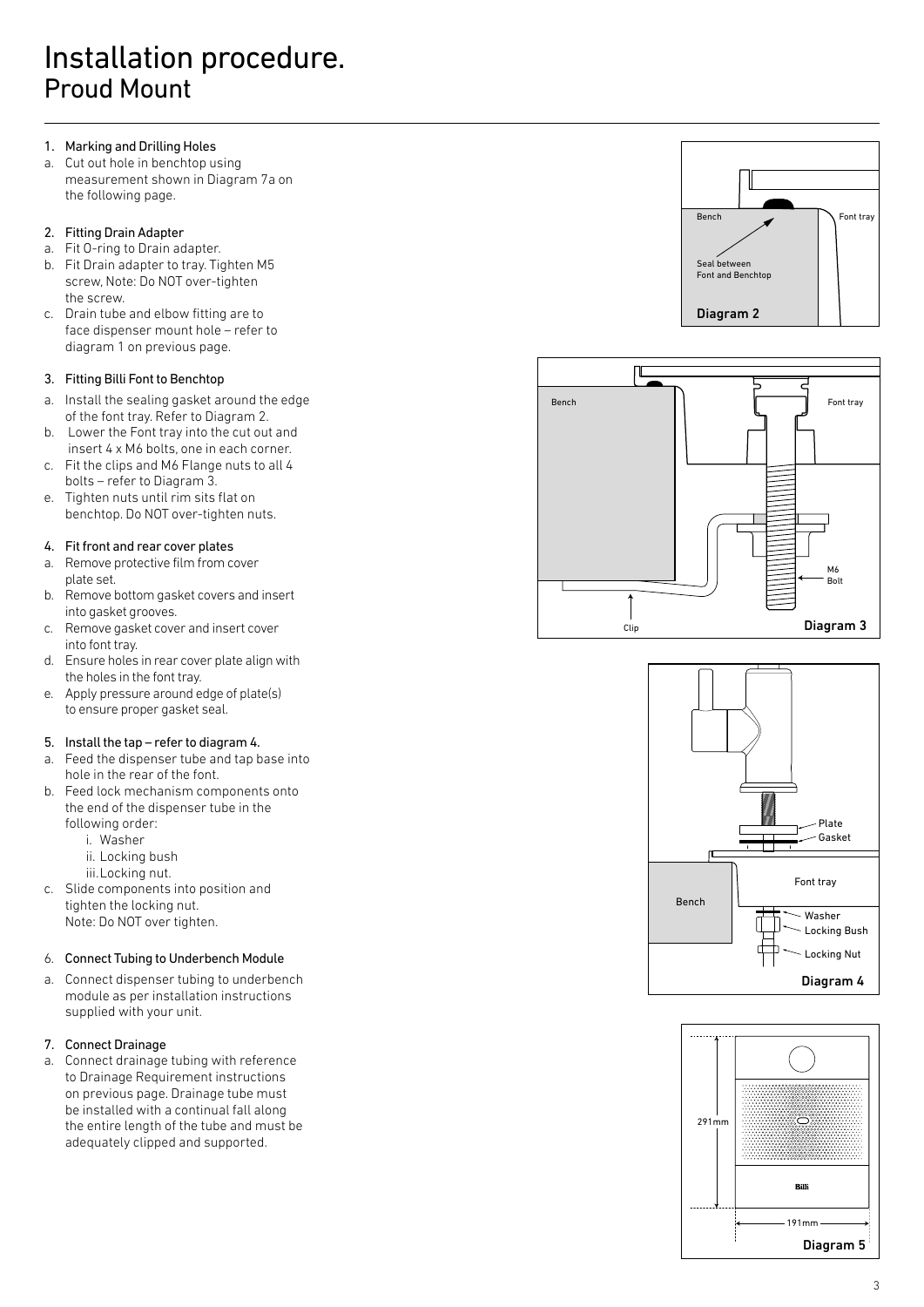## Installation procedure. Proud Mount

Hole Cut-Out Dimensions – See Template for actual size, Before using check dimensions are accurate.

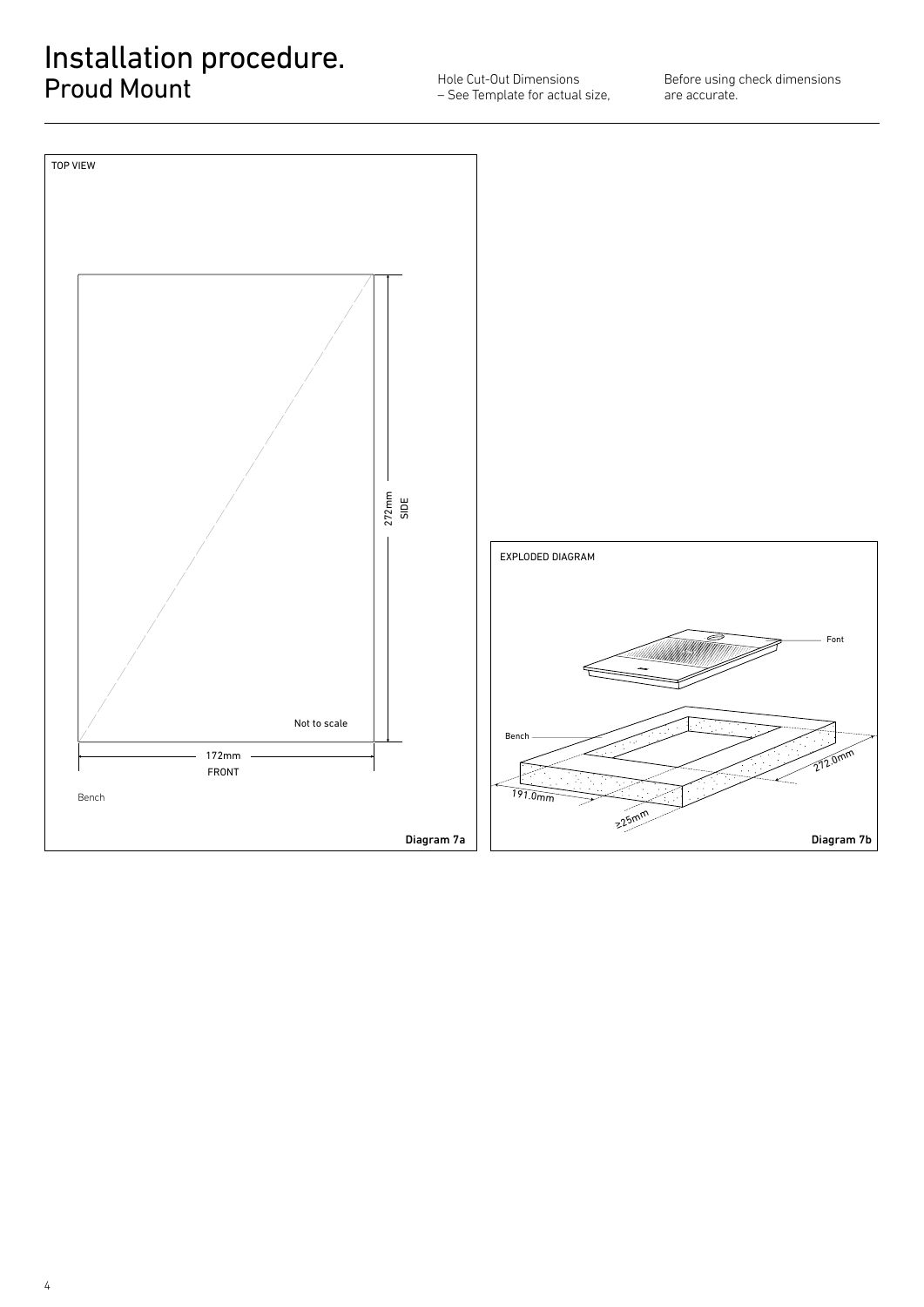# Installation procedure. Flush Mount

#### 1. Marking and Drilling Holes

- a. Cut out hole in bench top according to Diagram 7a on page 6. Use appropriate router bits to give R5.0 edges.
- 2. Apply thick coat of moisture primer to all cut surfaces

#### 3. Fitting Drain Adapter

- a. Fit O-ring to Drain adapter.
- b. Fit Drain adapter to tray. Insert and tighten M5 screw, Note: Do NOT over-tighten the screw.
- c. Drain tube and elbow fitting are to face dispenser mount hole –refer to diagram 1 on page 2.

### 4. Fitting Billi Font to Benchtop

- a. Install the sealing gasket around the edge of the font tray. Refer to Diagram 2.
- b. Lower the Font tray into the cut out and insert 4 x M6 bolts, one in each corner.
- c. Fit the clips and M6 Flange nuts to all 4 bolts – refer to Diagram 3.
- e. Tighten nuts until rim sits flat on benchtop. Do NOT over-tighten nuts.

### 5. Fit front and rear cover plates

- a. Remove protective film from cover plate set.
- b. Remove bottom gasket covers and insert into gasket grooves.
- c. Remove gasket cover and insert cover into font tray.
- d. Ensure holes in rear cover plate align with the holes in the font tray.
- e. Apply pressure around edge of plate(s) to ensure proper gasket seal.

#### 6. Install the tap – refer to diagram 4.

- a. Feed the dispenser tube and tap base into hole in the rear of the font.
- b. Feed lock mechanism components onto the end of the dispenser tube in the following order:
	- i. Washer
	- ii. Locking bush
	- iii.Locking nut.
- c. Slide components into position and tighten the locking nut. Note: Do NOT over tighten.

### 7. Connect Tubing to Underbench Module

a. Connect dispenser tubing to underbench module as per installation instructions supplied with your unit.

#### 8. Connect Drainage

a. Connect drainage tubing with reference to Drainage Requirement instructions on previous page. Drainage tube must be installed with a continual fall along the entire length of the tube and must be adequately clipped and supported.







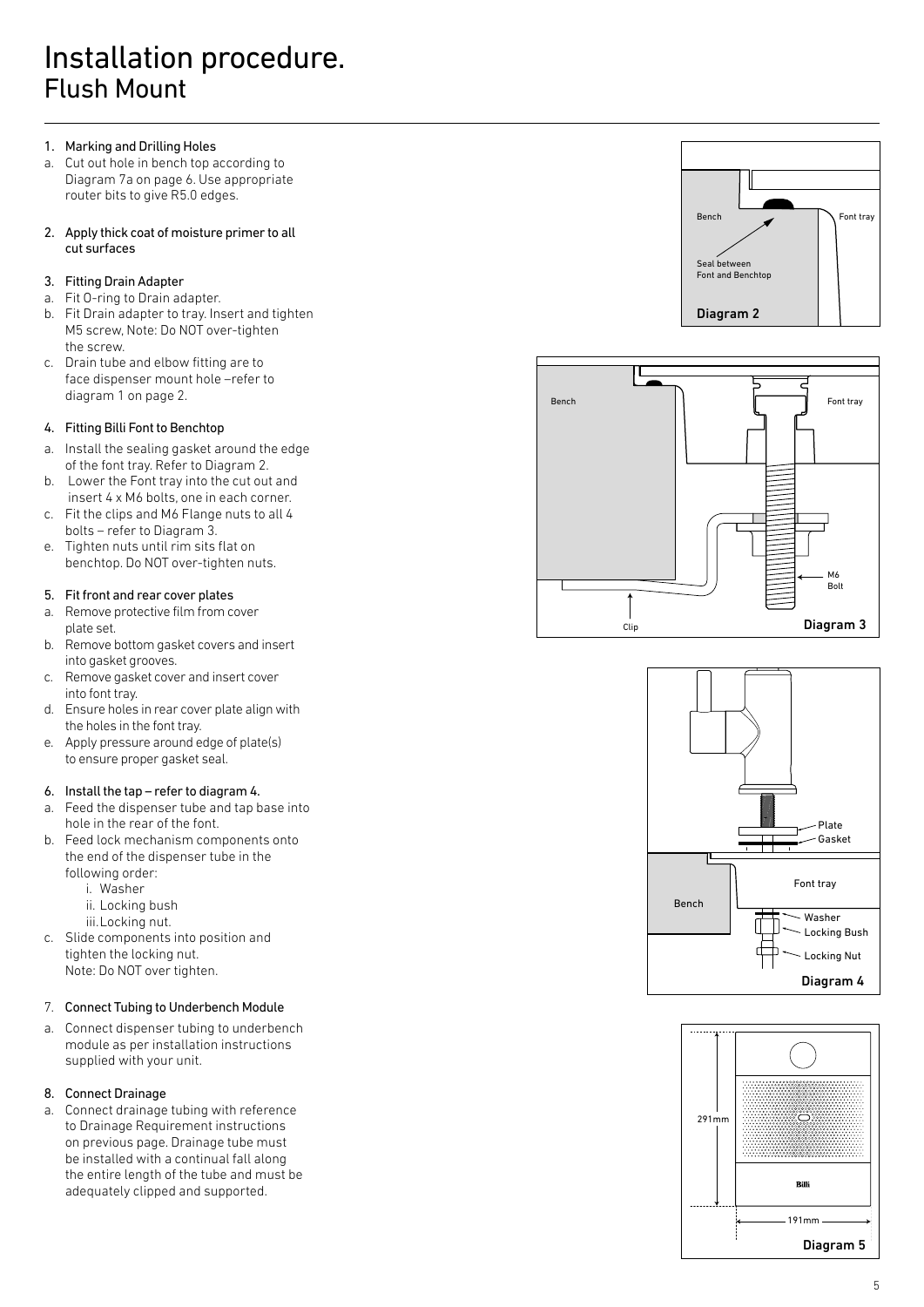## Installation procedure. Flush Mount The Cut-Out Dimensions<br>  $\overline{F}$  Flush Mount Apple 2011 Mole Cut-Out Dimensions

– See Template for actual size,

Before using check dimensions are accurate.